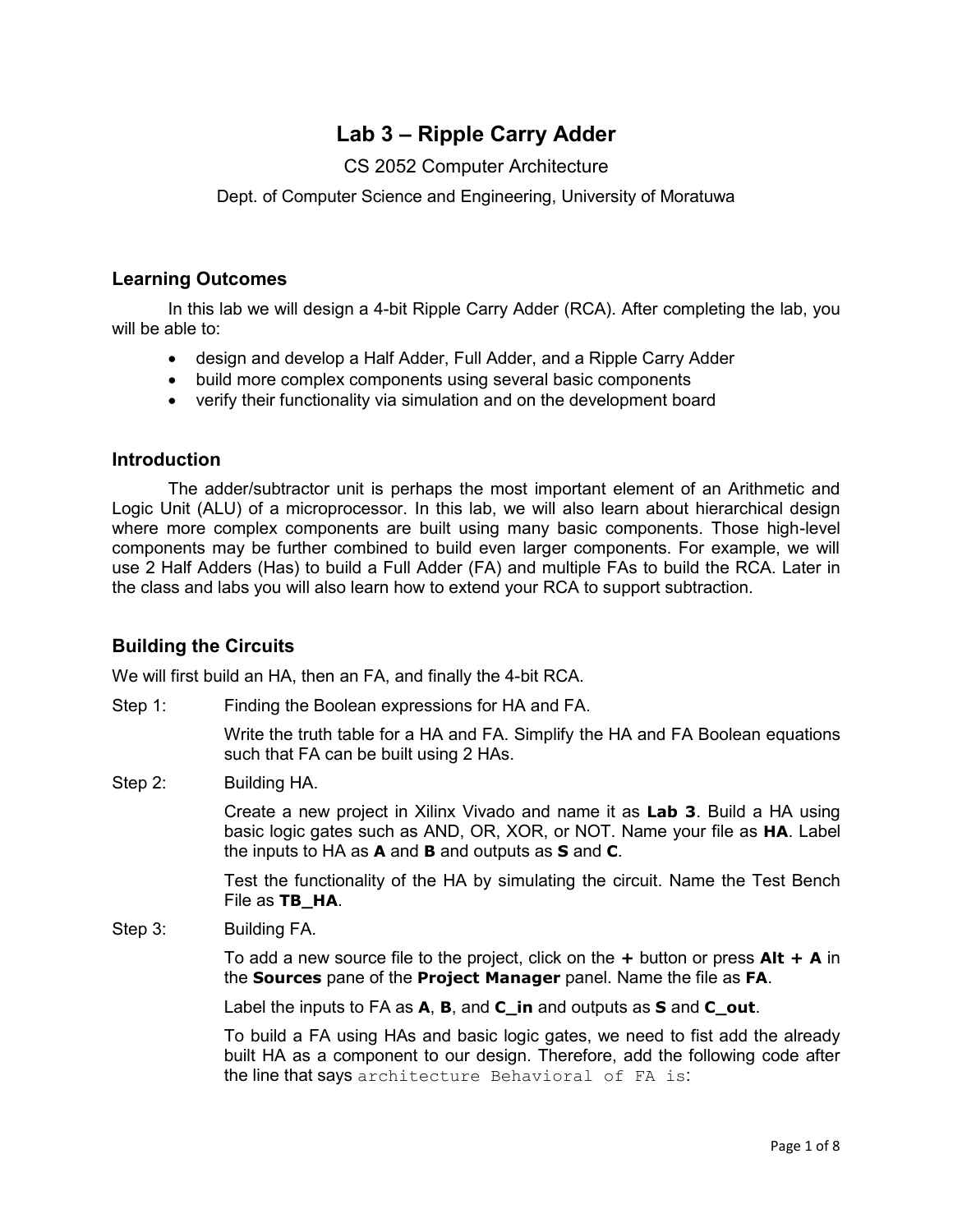```
 component HA 
    port ( 
   A: in std logic;
    B: in std_logic; 
    S: out std logic;
    C: out std logic);
 end component;
```
A component declaration is used to define the interface to the lower-level design entity HA. This essentially allow one entity (aka. module) to be used as part of another entity. The component declaration must be placed in the declaration section of the architecture body.

Then we need to initiate 2 HAs from this entity. Let us label our HAs as **HA0** and **HA1.** Add the following code after the begin keyword:

```
 HA_0 : HA 
     port map ( 
      A \Rightarrow A,
      B \Rightarrow B,
      S \Rightarrow HAO S,
      C => HAO C);
 HA_1 : HA 
      port map ( 
     A \Rightarrow HAO S,
     B \Rightarrow C \text{ in,}S \Rightarrow HAI S,
      C \implies HAI C);
```
Above code initiates 2 instances of the entity HA and connects them to the inputs and outputs of the FA we are trying build.

HA0 S and HA0 C refer to the outputs of HA0 while HA1 S and HA2 C refer to the outputs of HA1. These are internal signals; hence, need to be defined using signal keyword as follows:

SIGNAL HAO S, HAO C, HA1 S, HA1 C : std logic;

Make sure the above line is added after declaring the component (i.e., after end component; line) and before the begin statement.

Then add the relevant VHDL code to define **S** and **C\_out** of the FA. Now you have defined the behavior of the FA.

As our project now has a FA and HA we need to define which entity is the higherlevel design (aka. top-level design) so that the Synthesis and Implementation know which circuit to build. In this case FA is the higher-level entity while HA is the lower-level entity, as FA is built using HAs.

Click on **FA(Behavioral)(FA.vhd)**. Right click and then select **Set as Top**  from the popup menu. Once this is done you will see a small icon appearing before **FA(Behavioral)(FA.vhd)**.

Check the schematic view of the developed FA.

Test the functionality of the FA by simulating the circuit. Name the Test Bench File as **TB\_FA**.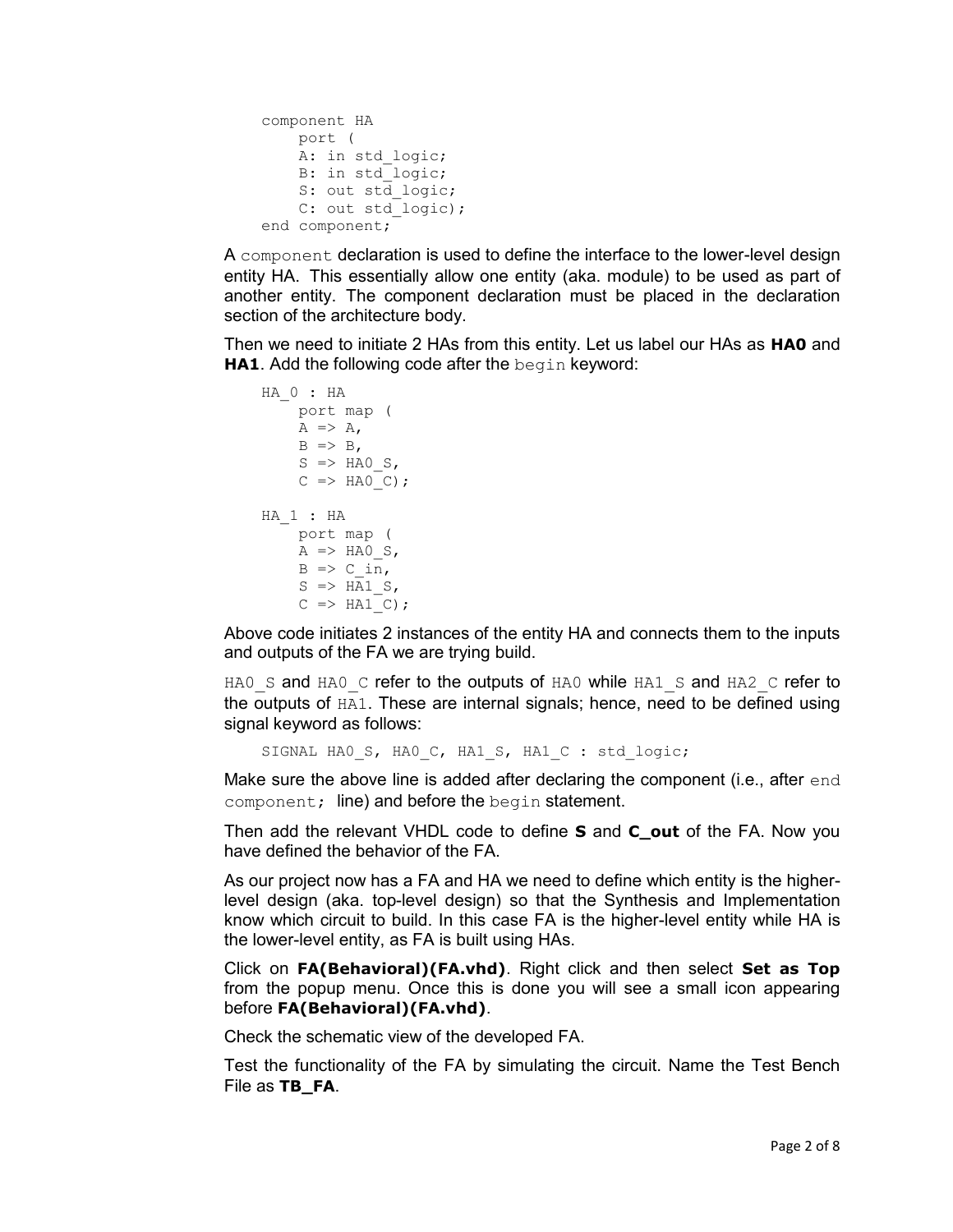#### Step 4: Creating an FA symbol.

We will need FAs in future designs. Therefore, we can create a macro symbol (referred to as a Block in Vivado) for future use of this FA.

To create a macro circuit, select **FA(Behavioral)(FA.vhd)** under Design Sources and then select **Tools** → **Create and Package New IP** from the menu.

This will open the Create and Package new IP Wizard dialogue box (see Fig. 1).

Click **Next >**.

| Create and Package New IP           |                                                                                                                                                                                                                                                                                                                                                                                                                                                                                                                                                                         | X |
|-------------------------------------|-------------------------------------------------------------------------------------------------------------------------------------------------------------------------------------------------------------------------------------------------------------------------------------------------------------------------------------------------------------------------------------------------------------------------------------------------------------------------------------------------------------------------------------------------------------------------|---|
| <b>HLx Editions</b>                 | <b>Create and Package New IP</b><br>This wizard can be used to accomplish following tasks:<br>Package a new IP for the Vivado IP Catalog<br>This wizard will guide you through the process of creating a new Vivado IP using source files and information from<br>your current project, block design or specified directory.<br>Create a new AXI4 Peripheral<br>This wizard will guide you through the process of creating a new AXI4 peripheral which includes HDL, driver,<br>software test application, IP Integrator VIP simulation and debug demonstration design. |   |
| <b>EXILINX</b><br>ALL PROGRAMMABLE. | <b>Click Next to continue</b>                                                                                                                                                                                                                                                                                                                                                                                                                                                                                                                                           |   |
|                                     | Cancel<br>$Back$<br>Next<br>Finish                                                                                                                                                                                                                                                                                                                                                                                                                                                                                                                                      |   |

Figure 1 – Create and package new IP window.

In electronic design a semiconductor Intellectual Property (IP) core, IP core, or IP block is a reusable unit of logic, cell, or chip layout design that is the intellectual property of one party and can be used by others in the designs.

Select **Package your current project** (most probably this will be selected by default as seen in Fig. 2). Click **Next >**.

Then in the next window set the **IP location** to where you want to save the files (see Fig. 3). Make sure the file path is a location that is accessible to you such that you can save the files for later use. Click **Next >**.

Click **Finish** to close the window.

This opens the Vivado IP packager GUI (see Fig. 4), where you can view sources, IP name, etc. You name set your name as **Vendor:**.

If everything is successful you FA should be listed under Vivado's IP Catalog. To check this, click on **IP Catalog** under **Project Manager** (in Flow Navigator Pane).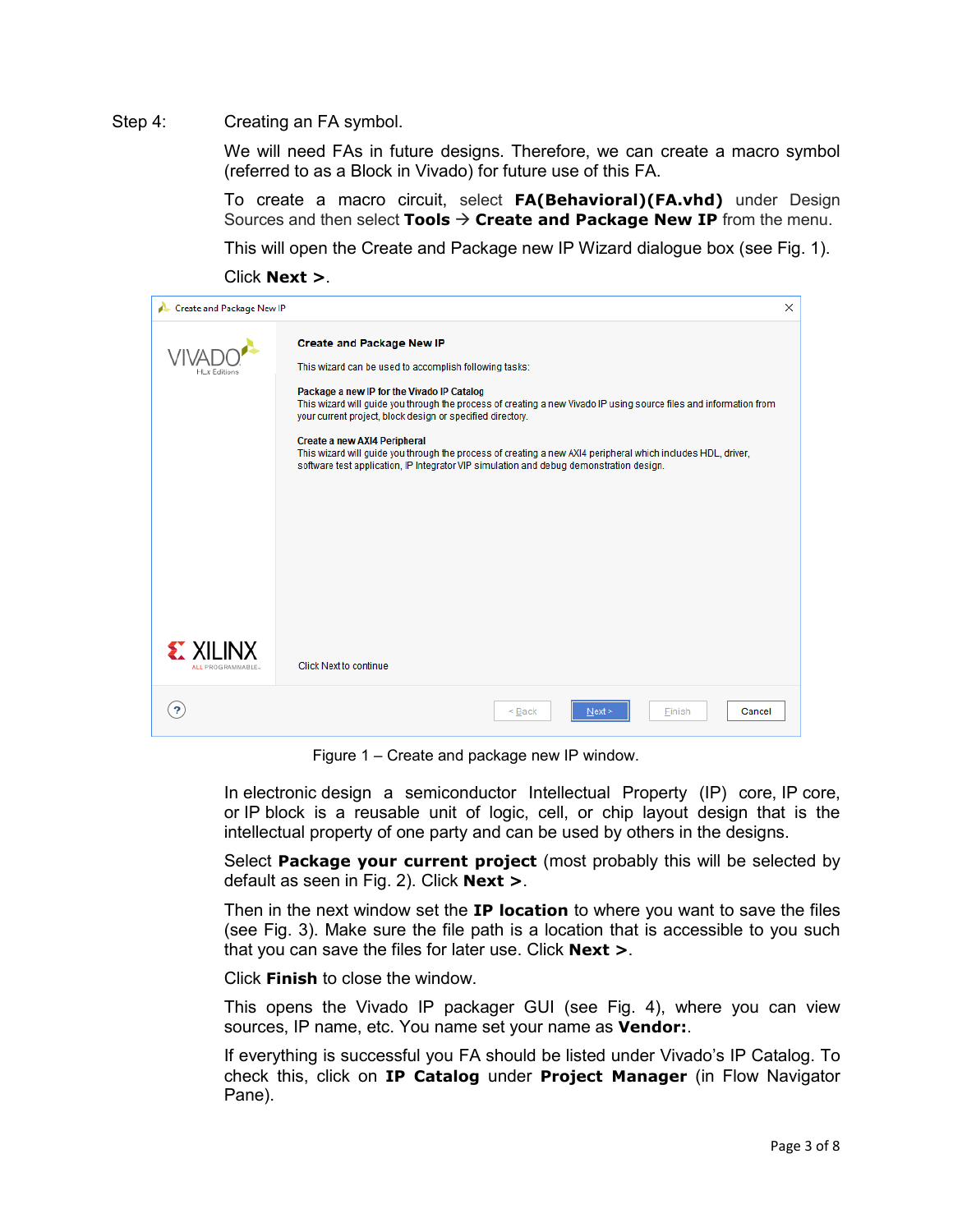|                | Create and Package New IP                                                                                                                                | × |
|----------------|----------------------------------------------------------------------------------------------------------------------------------------------------------|---|
|                | Create Peripheral, Package IP or Package a Block Design<br>Please select one of the following tasks.                                                     |   |
|                | <b>Packaging Options</b>                                                                                                                                 |   |
| $\circledcirc$ | Package your current project<br>Use the project as the source for creating a new IP Definition.                                                          |   |
|                | Package a block design from the current project<br>Choose a block design as the source for creating a new IP Definition.<br>Select a block design:<br>FA |   |
|                | Package a specified directory<br>Choose a directory as the source for creating a new IP Definition.                                                      |   |
|                | <b>Create AXI4 Peripheral</b>                                                                                                                            |   |
|                | Create a new AXI4 peripheral<br>Create an AXI4 IP, driver, software test application, IP Integrator AXI4 VIP simulation and debug demonstration design.  |   |
| ?              | $Back$<br>Cancel<br>Next<br>Finish                                                                                                                       |   |
|                | Figure 2 - Package options window                                                                                                                        |   |

Figure 2 – Package options window.

| Create and Package New IP                                                                                                                                         |                                                                                           | ×                   |  |  |  |
|-------------------------------------------------------------------------------------------------------------------------------------------------------------------|-------------------------------------------------------------------------------------------|---------------------|--|--|--|
| <b>Package Your Current Project</b><br>Select the directory where the IP Definition will be created and the associated options for packaging the current project. |                                                                                           |                     |  |  |  |
|                                                                                                                                                                   | IP location: d:/documents/teaching/bsc/cs2052 - ca/resources/basys3 labs/lab 3/lab 3.srcs | $\odot$<br>$\cdots$ |  |  |  |
|                                                                                                                                                                   | Packaging IP in the project                                                               |                     |  |  |  |
| $\left( \begin{array}{c} \end{array} \right)$                                                                                                                     | Include .xci files<br>Include IP generated files                                          |                     |  |  |  |
| ?                                                                                                                                                                 | $\leq$ Back<br>Next ><br><b>Finish</b>                                                    | Cancel              |  |  |  |

Figure 3 – IP path options window.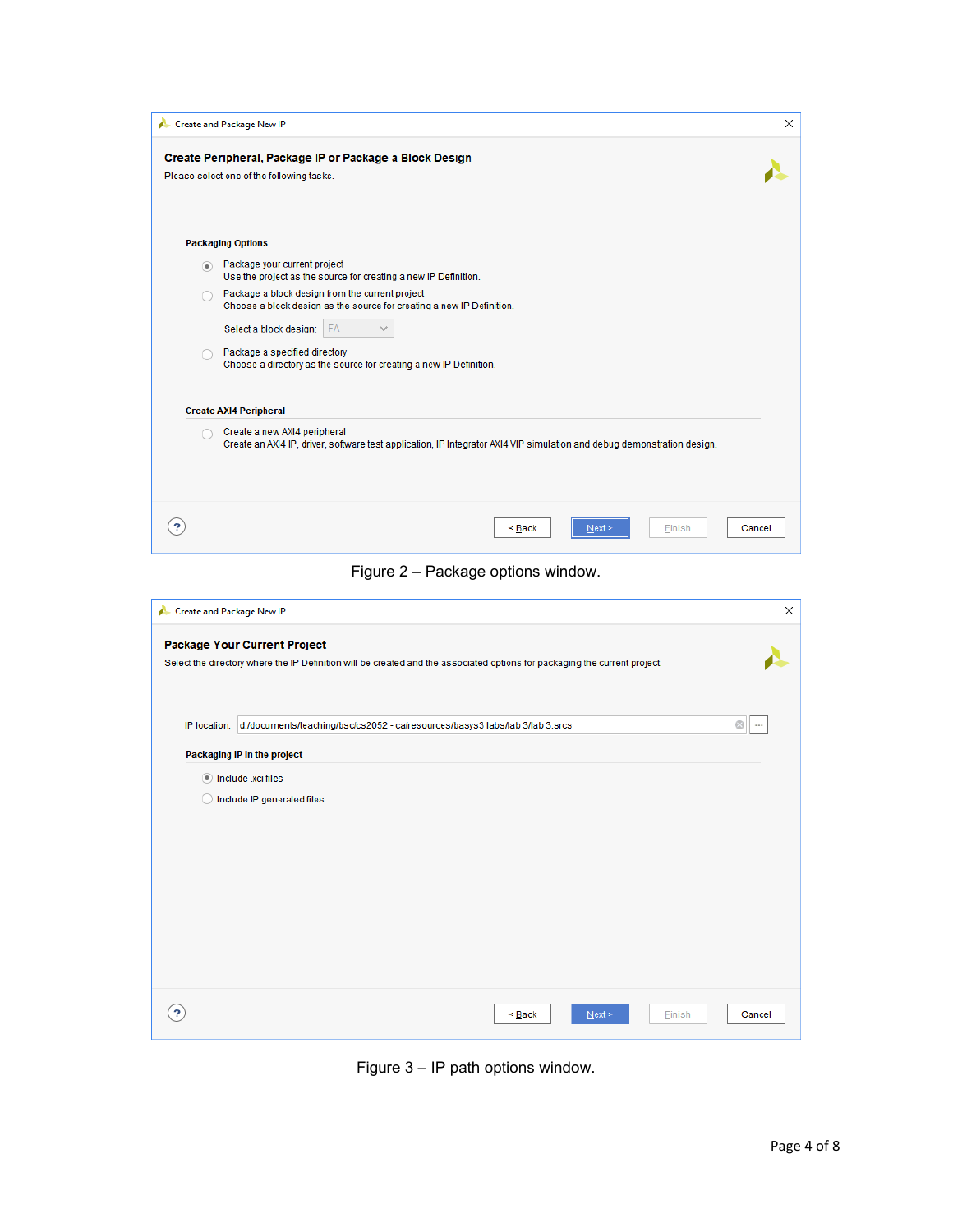| Diagram $\times$ HA.vhd $\times$ FA.vhd $\times$ FASim.vhd $\times$<br>Package IP - FA $\times$<br>口口 |                       |                                                                                            |         |  |
|-------------------------------------------------------------------------------------------------------|-----------------------|--------------------------------------------------------------------------------------------|---------|--|
| <b>Packaging Steps</b>                                                                                | <b>Identification</b> |                                                                                            |         |  |
| Identification<br>✓                                                                                   | Vendor:               | Dilum-Bandara                                                                              | Ø       |  |
| $\checkmark$ Compatibility                                                                            | Library:              | user                                                                                       | $\odot$ |  |
| $\checkmark$ File Groups                                                                              | Name:                 | FA                                                                                         | Ø       |  |
| <b>Customization Parameters</b>                                                                       | Version:              | 1.0                                                                                        | $\odot$ |  |
| Ports and Interfaces<br>✓                                                                             | Display name:         | FA_v1_0                                                                                    | $\odot$ |  |
|                                                                                                       | Description:          | FA_v1_0                                                                                    | $\odot$ |  |
| Addressing and Memory                                                                                 | Vendor display name:  |                                                                                            |         |  |
| <b>Customization GUI</b><br>✔                                                                         | Company url:          |                                                                                            |         |  |
| <b>Review and Package</b>                                                                             | Root directory:       | d:/documents/teaching/bsc/cs2052 - ca/resources/basys3 labs/lab 3/lab 3.srcs               |         |  |
|                                                                                                       | Xml file name:        | d:/documents/teaching/bsc/cs2052 - ca/resources/basys3 labs/lab 3/lab 3.srcs/component.xml |         |  |
|                                                                                                       | <b>Categories</b>     |                                                                                            |         |  |
|                                                                                                       | $+ - + + +$           |                                                                                            |         |  |
|                                                                                                       | <b>/UserIP</b>        |                                                                                            |         |  |
|                                                                                                       |                       |                                                                                            |         |  |
|                                                                                                       |                       |                                                                                            |         |  |

Figure 4 – Vivado IP packager view.

This opens the IP Catalog. Right click anywhere on the catalog and select **Add Repository…** from the popup menu (see Fig. 5).

Browse to the file path where you save the IP files. Then click **Select** button. As seen in Fig. 6 now your IP should get listed under UserIP. This step is not essential in this lab. But it will be required in future labs.

| $\times$ FA.vhd $\times$ FASim.vhd $\times$ Package IP - FA<br>$\times$ HA.vhd<br>Diagram                           | $\times$ IP Catalog<br>$\times$                                |  |
|---------------------------------------------------------------------------------------------------------------------|----------------------------------------------------------------|--|
| Cores Interfaces                                                                                                    |                                                                |  |
| $\Leftrightarrow  \mathcal{R}  \mathbf{u}  \mathcal{L}  \mathcal{P}  \mathbf{0}  \mathbf{H}  \mathbf{0} \cdot$<br>÷ |                                                                |  |
| Name                                                                                                                | $^{\sim}$ 1<br>AXI4<br><b>Status</b><br>License<br><b>VLNV</b> |  |
| $\vee$ $\equiv$ Vivado Repository                                                                                   |                                                                |  |
| $\triangleright$ $\blacksquare$ Alliance Partners                                                                   |                                                                |  |
| > Audio Connectivity & Processing                                                                                   |                                                                |  |
| $>$ Automotive & Industrial                                                                                         |                                                                |  |
| $\angle$ $\equiv$ AXI Infrastructure                                                                                |                                                                |  |
| $\angle$ $\equiv$ AXIS Infrastructure                                                                               |                                                                |  |
| $\angle$ $\Box$ BaselP                                                                                              |                                                                |  |
| $\triangleright$ <b>Basic Elements</b>                                                                              |                                                                |  |
| $\triangleright$ $\equiv$ Communication & Networking                                                                | $Ctrl + E$<br>Properties                                       |  |
| IP Settings<br>> Debug & Verification                                                                               |                                                                |  |
| Add Repository<br>> Digital Signal Processing                                                                       |                                                                |  |
| $\triangleright$ $\blacksquare$ Embedded Processing<br>Refresh All Repositories                                     |                                                                |  |
| $\triangleright$ $\equiv$ FPGA Features and Design                                                                  | Export to Spreadsheet                                          |  |
| $\mathcal{E} \equiv$ Karnale                                                                                        |                                                                |  |
| <b>Details</b>                                                                                                      |                                                                |  |

Figure 5 – IP Catalog view.

| the control of the control of<br>Name                                                                     |  | $^{\sim}$ 1 AXI4 | <b>Status</b> | License  | <b>VLNV</b>            |  |
|-----------------------------------------------------------------------------------------------------------|--|------------------|---------------|----------|------------------------|--|
| $\sim$ $\blacksquare$ User Repository (d:/Documents/Teaching/BSc/CS2052 - CA/Resources/Basys3 Labs/Lab 3) |  |                  |               |          |                        |  |
| $\vee$ $\Box$ UserIP                                                                                      |  |                  |               |          |                        |  |
| F A v10                                                                                                   |  |                  | Production    | Included | xilinx.com:user:FA:1.0 |  |
|                                                                                                           |  |                  |               |          |                        |  |

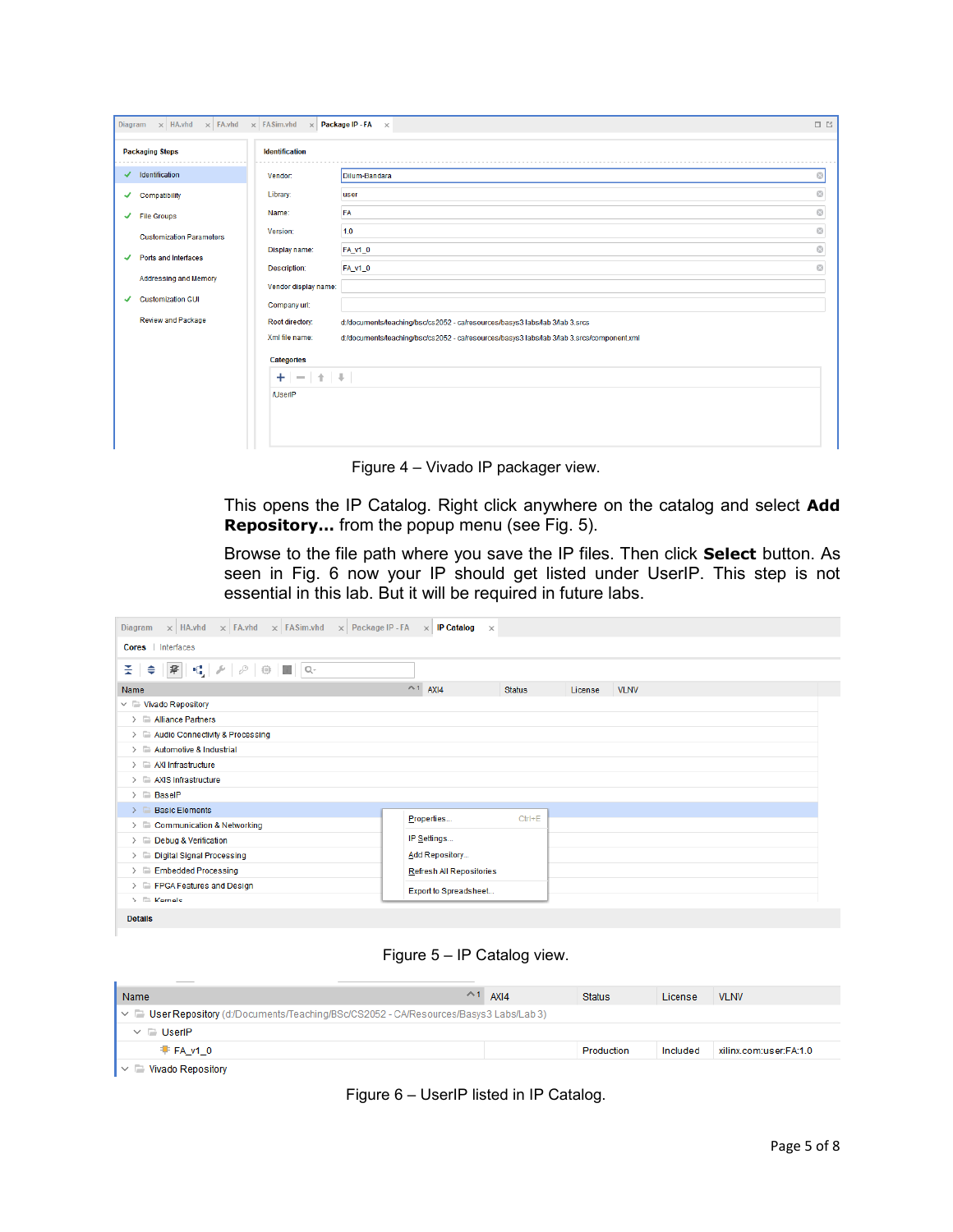Step 5: Build a 4-bit RCA.

Create a new schematic file and save it as **RCA\_4**. Now build a 4-bit RCA using multiple FAs. Label the inputs to RCA as **A0-A3**, **B0-B3**, and **C\_in**. Label the outputs as **S0-S3** and **C\_out**.

Create 4 instances of the FA as **FA0**, **FA1**, **FA2**, and **FA3**. Connect the inputs and outputs as required. Make sure to set **C\_in** of **FA0** to ground. Your final VHDL code should look similar to the following:

```
entity RCA_4 is
    Port (A0 : in STD LOGIC;A1 : in STD LOGIC;
            A2 : in STD_LOGIC;
            A3 : in STD LOGIC;
             B0 : in STD_LOGIC;
            B1 : in STD LOGIC;
             B2 : in STD_LOGIC;
              B3 : in STD_LOGIC;
             C in : in STD LOGIC;
             \overline{SO} : out STD LOGIC;
             S1 : out STD LOGIC;
             S2 : out STD LOGIC;
             S3 : out STD LOGIC;
              C_out : out STD_LOGIC);
end RCA_4;
architecture Behavioral of RCA_4 is
     component FA 
          port ( 
         A: in std logic;
          B: in std_logic;
         C in: in std_logic;
         S: out std logic;
         C out: out std logic);
     end component;
    SIGNAL FA0 S, FA0 C, FA1 S, FA1 C, FA2 S, FA2 C, FA3 S, FA3 C
       : std_logic;
begin
     FA_0 : FA
          port map ( 
             A \Rightarrow A0,
             B \Rightarrow B0,
             C in \Rightarrow '0', -- Set to ground
             S \Rightarrow SO,C Out => FA0 C);
     FA_1 : FA
          port map ( 
             A \Rightarrow A1,
             B \Rightarrow B1,C in => FA0 C,
             S \Rightarrow S1,C Out \Rightarrow FA1 C);
```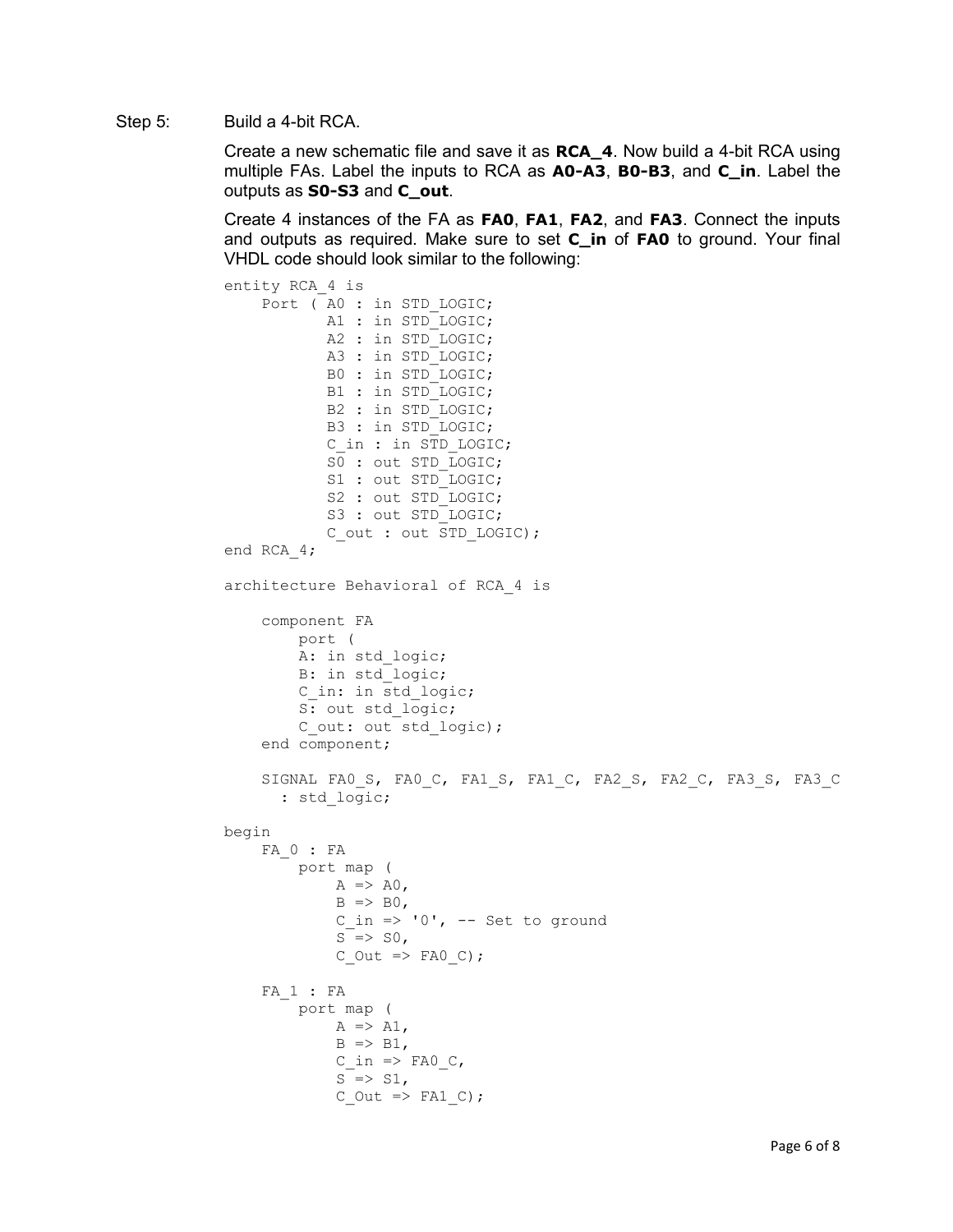```
 FA_2 : FA
      port map ( 
           A \Rightarrow A2,
           B \Rightarrow B2,
           C in \Rightarrow FA1 C,
           S \Rightarrow S2,
           C Out \Rightarrow FA2 C);
 FA_3 : FA
      port map ( 
           A \Rightarrow A3,
           B \Rightarrow B3,C in => FA2 C,
           S \Rightarrow S3,
           C Out => C_out);
```
end Behavioral;

Now we need to set RCA as the top-level entity, as it is built using multiple FAs. For this right click on **RCA\_4(Behavioral)(RCA\_4.vhd) and** then select **Set as Top** from the popup menu. This is also essential as input and output pins from BASYS 3 are connected only to the top-level design which is the RCA.

Simulate the RCA and make sure it functions correctly. Name the Test Bench File as **TB\_4\_RCA**. It is not essential to try all the possible combinations of inputs. Instead, you should at least try the following input combinations:

- Consider the 6 digits of your index number. Then convert your index number to binary. Then take 4 Least Significant Bits (LSBs) and add them with the next 4 LSBs. Then try the next set of 4-bits (ignore any remaining bits). For example, suppose your index number is 123456R. Then its binary representation is 01 1110 0010 0100 0000 (ignoring the check digit). Then try  $0000 + 0100$  and  $0010 + 1110$ .
- 0101 + 1011 and 0111 + 1111
- Any 4 other unique combinations
- Step 6: Connecting inputs and outputs.

Connect switches SW0-SW3 as the inputs **A0-A3** and SW12-SW15 as the inputs **B0-B3**. Connect outputs **S0-S3** to LED LD0-LD3 and **C\_out** to LED LD15.

Check the schematic view.

Step 7: Test on BASYS3.

Generate the programming file (i.e., bitstream) and load it to the BASYS 3 board.

Change the switches on the board and verify the functionality of your RCA (check the output of LEDs).

Demonstrate the circuit to the instructor and get the Lab Completion Log singed.

Step 8: Lab Report

You need to submit a report for this lab. Your report should include the following:

- Student name, index number, and group. Do not attach a separate front page
- State the assigned lab task in a few sentences